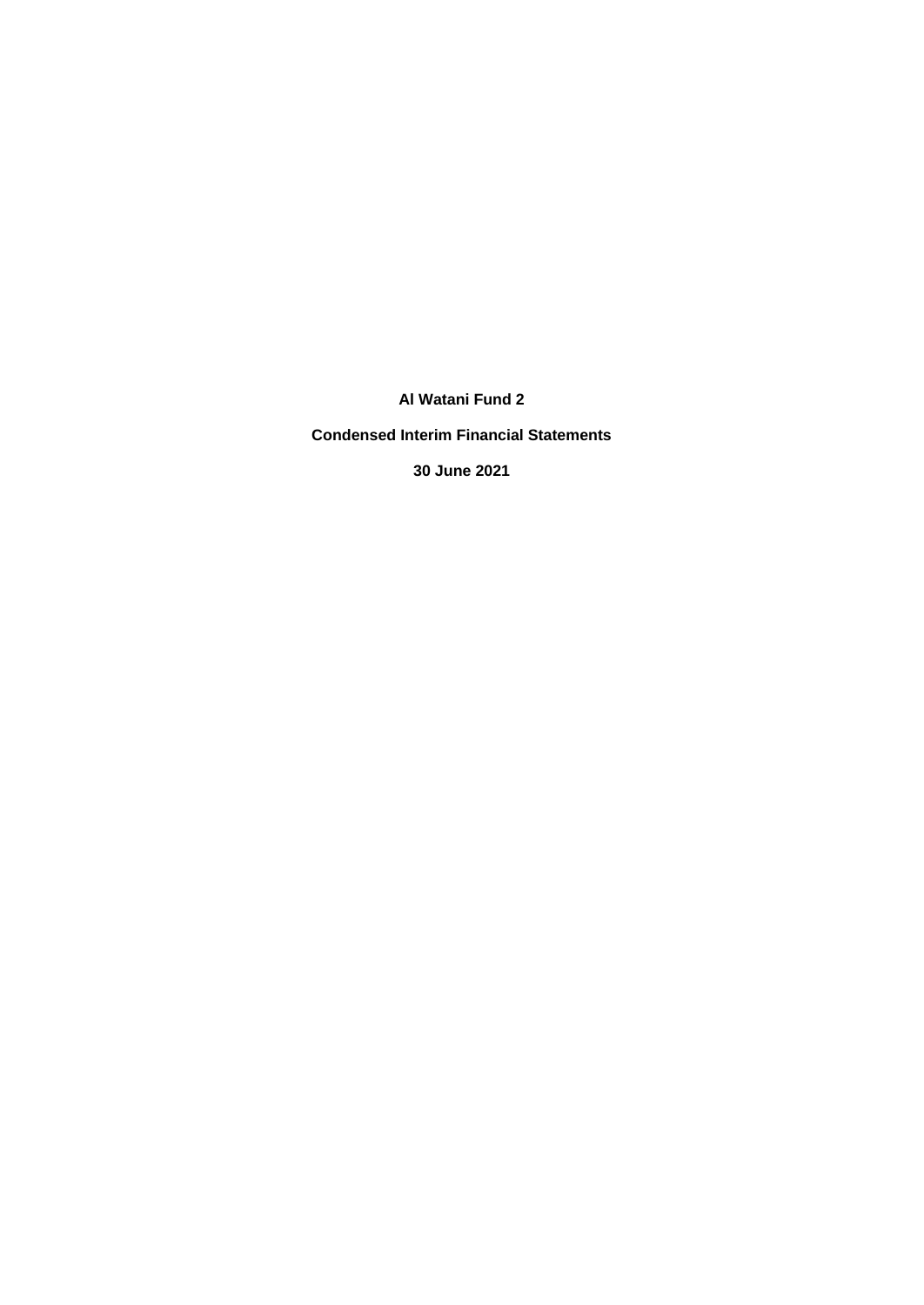## **Condensed interim financial statements As at and for the six-month period ended 30 June 2021**

| <b>Contents</b>                                                                  | Page(s) |
|----------------------------------------------------------------------------------|---------|
| Independent auditor's report on review of condensed interim financial statements |         |
| <b>Condensed interim financial statements</b>                                    |         |
| Interim statement of financial position                                          | 2       |
| Interim statement of profit and loss and other comprehensive income              | 3       |
| Interim statement of changes in net assets attributable to the unit holders      | 4       |
| Interim statement of cash flows                                                  | 5       |
| Notes to the condensed interim financial statements                              | $6 - 9$ |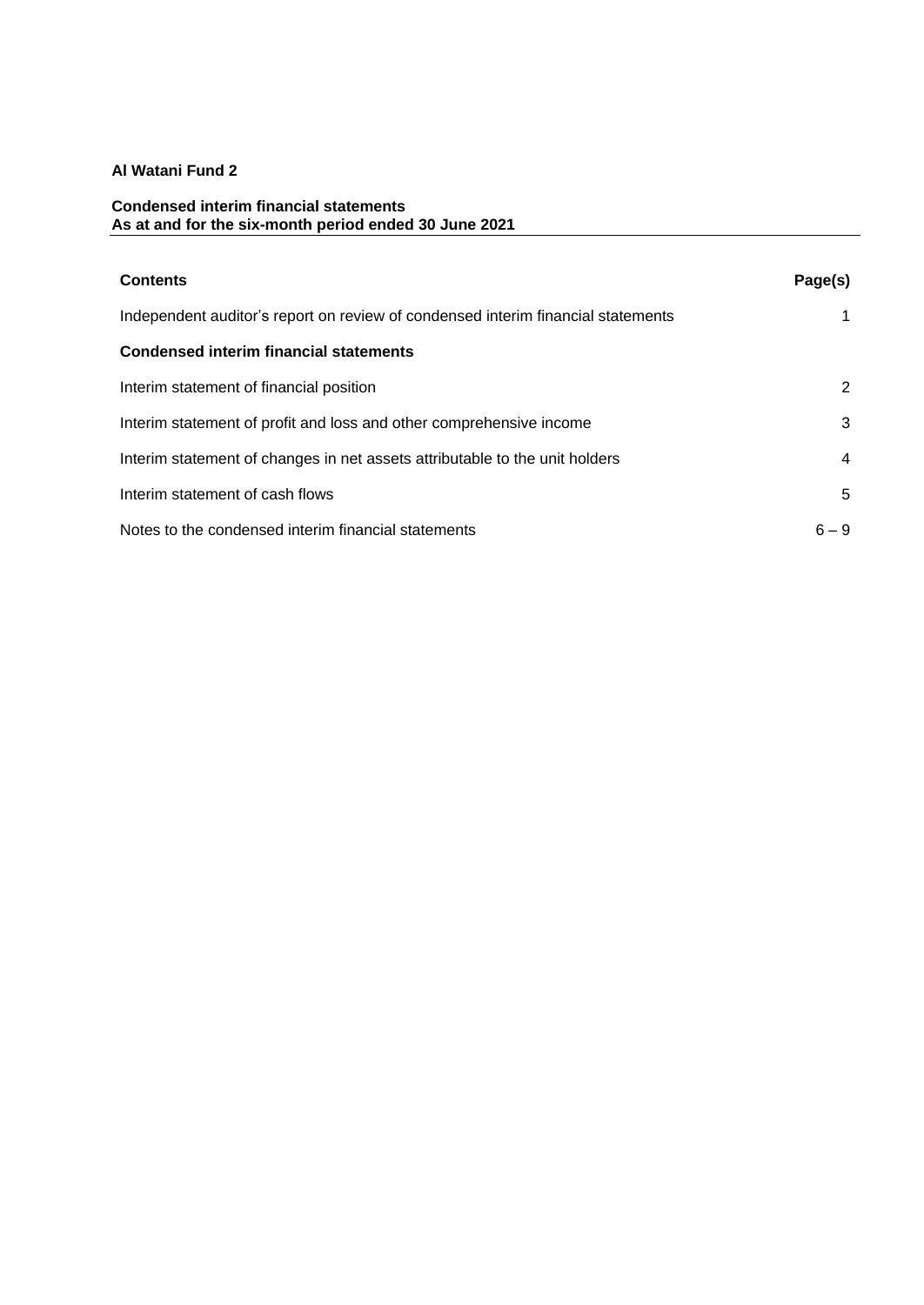

**KPMG** 25 C Ring Road PO Box 4473, Doha State of Qatar Telephone: +974 4457 6444 Fax: +974 4442 5626 Website: home.kpmg/qa

## **Independent auditor's report on review of condensed interim financial statements to the unit holders of Al Watani Fund 2**

#### **Introduction**

We have reviewed the accompanying 30 June 2021 condensed interim financial statements of Al Watani Fund 2 (the 'Fund'), which comprise:

- the interim statement of financial position as at 30 June 2021;
- the interim statement of profit and loss and other comprehensive income for the three and six-month periods ended 30 June 2021;
- the interim statement of changes in net assets attributable to the unit holders for the six -month period ended 30 June 2021;
- the interim statement of cash flows for the six-month period ended 30 June 2021; and
- notes to the condensed interim financial statements.

Fund Manager is responsible for the preparation and presentation of these condensed interim financial statements in accordance with International Accounting Standard 34, *'Interim Financial Reporting'* ('IAS 34'). Our responsibility is to express a conclusion on these condensed interim financial statements based on our review.

#### **Scope of Review**

We conducted our review in accordance with the International Standard on Review Engagements 2410, *'Review of Interim Financial Information Performed by the Independent Auditor of the Entity*'. A review of interim financial statements consists of making inquiries, primarily of persons responsible for financial and accounting matters, and applying analytical and other review procedures. A review is substantially less in scope than an audit conducted in accordance with International Standards on Auditing and consequently does not enable us to obtain assurance that we would become aware of all significant matters that might be identified in an audit. Accordingly, we do not express an audit opinion.

#### **Conclusion**

Based on our review, nothing has come to our attention that causes us to believe that the accompanying condensed interim financial statements as at 30 June 2021 are not prepared, in all material respects, in accordance with I*AS 34 'Interim Financial Reporting'.* 

#### **Other matter**

The condensed interim financial information of the Fund as at and for the six-month period ended 30 June 2020 were reviewed, and the financial statements as at and for the year ended 31 December 2020, were audited, by another auditor, who expressed an unmodified review conclusion and unmodified audit opinion on those statements on 12 August 2020 and 27 January 2021, respectively.

State of Qatar **KPMG** 

27 July 2021 Gopal Balasubramaniam Doha Audit Registration No. 251

KPMG, Qatar Branch is registered with the Ministry of Economy and Commerce, State of Qatar as a<br>member firm of the KPMG network of independent member firms affiliated with KPMG International Cooperative ("KPMG International"), a Swiss entity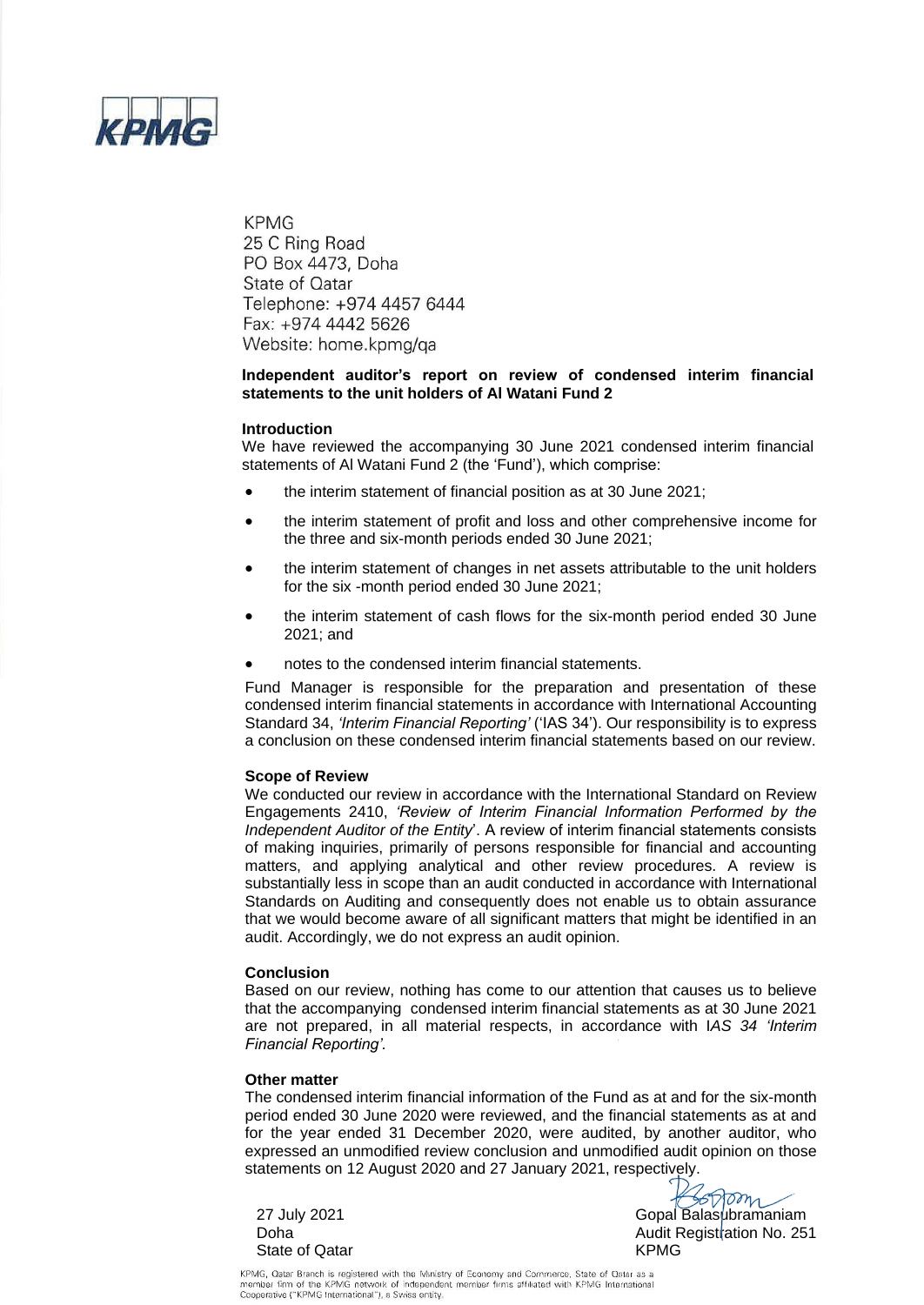## Condensed interim statement of financial position As at 30 June 2021

In Qatari Riyals

|                                                            | <b>Note</b> | 30 June<br>2021<br>(Reviewed) | 31 December<br>2020<br>(Audited) |
|------------------------------------------------------------|-------------|-------------------------------|----------------------------------|
| <b>Assets</b>                                              |             |                               |                                  |
| Cash and cash equivalents                                  | 3           | 546,542                       | 331,563                          |
| Investment securities at fair value through profit or loss | 4           | 7,858,842                     | 8,397,013                        |
| Other receivables                                          |             | 6                             | 5                                |
| <b>Total assets</b>                                        |             | 8,405,390                     | 8,728,581                        |
| Liabilities                                                |             |                               |                                  |
| Other payables                                             | 5           | 108,958                       | 192,412                          |
| <b>Total liabilities</b>                                   |             | 108,958                       | 192,412                          |
| Net assets attributable to the unit holders                |             | 8,296,432                     | 8,536,169                        |
|                                                            |             |                               |                                  |
| Number of units in issue                                   |             | 417,018                       | 457,415                          |
| Net asset value per unit                                   |             | 19.89                         | 18.66                            |

These condensed interim financial statements were authorized for issue and approved by the Fund Manager on 27 July 2021 and signed on their behalf by:

Adel Abdulaziz Khashabi General Manager - Asset & Wealth Management Qatar National Bank Q.P.S.C

لأغراض التعري<u>ة</u> r Identification urposes Only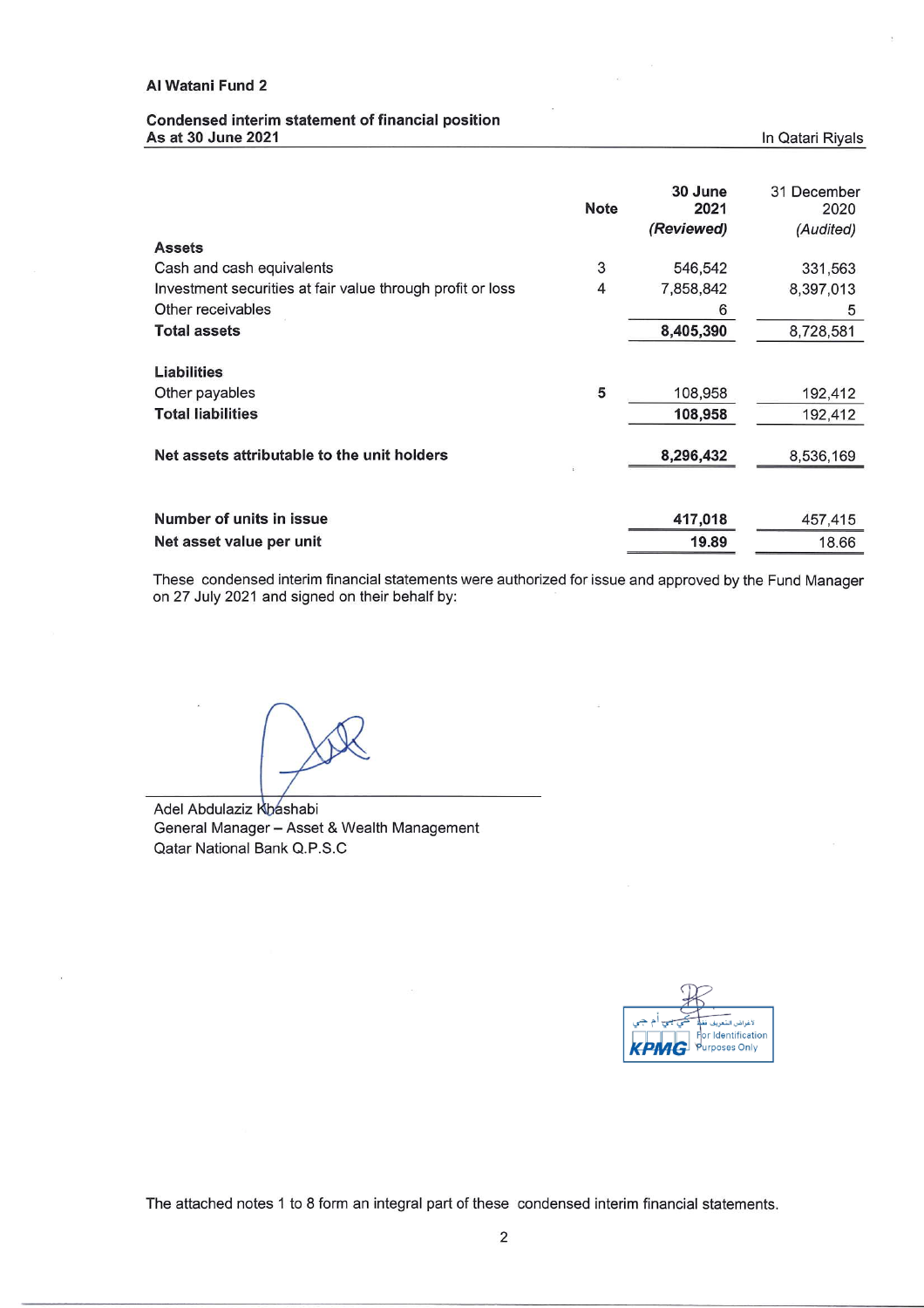# **Interim statement of profit and loss and other comprehensive income For the three and six month periods ended 30 June 2021 In Qatari Riyals**

|                                                          |             | <b>Three months</b> | Three                     | <b>Six months</b>  |                               |
|----------------------------------------------------------|-------------|---------------------|---------------------------|--------------------|-------------------------------|
|                                                          | <b>Note</b> | to 30 June<br>2021  | months to 30<br>June 2020 | to 30 June<br>2021 | Six months to<br>30 June 2020 |
|                                                          |             | (Reviewed)          | (Reviewed)                | (Reviewed)         | (Reviewed)                    |
| <b>Income</b>                                            |             |                     |                           |                    |                               |
| Interest income                                          |             | 594                 | 1,288                     | 1,999              | 4,032                         |
| Dividend income<br>Net gain / (loss) from                |             |                     | 35,878                    | 214,569            | 366,673                       |
| investment securities at<br>fair value through profit or | 4           |                     |                           |                    |                               |
| loss                                                     |             | 409,713             | 789,576                   | 484,603            | (731,342)                     |
|                                                          |             | 410,307             | 826,742                   | 701,171            | (360, 637)                    |
| <b>Expenses</b>                                          |             |                     |                           |                    |                               |
| Management fees                                          |             | 31,133              | 33,503                    | 62,010             | 69,275                        |
| Custodian fees                                           |             | 10,384              | 11,179                    | 20,672             | 23,070                        |
| <b>Consultant fees</b><br>Performance fees /             |             | 10,333              | 10,337                    | 10,333             | 10,337                        |
| (reversal)                                               |             | (2,009)             | 5,021                     | 42,280             | 116,088                       |
| Brokerage fees                                           |             | 12,237              | 7,197                     | 19,983             | 28,281                        |
| <b>Professional fees</b>                                 |             | 19,536              | 24,615                    | 39,036             | 49,229                        |
|                                                          |             | 81,614              | 91,852                    | 194,314            | 296,280                       |
| Profit / (loss) for the<br>period                        |             | 328,693             | 734,890                   | 506,857            | (656, 917)                    |
| Other comprehensive<br>income for the period             |             |                     |                           |                    |                               |
| <b>Total comprehensive</b><br>income / (loss) for the    |             |                     |                           |                    |                               |
| period                                                   |             | 328,693             | 734,890                   | 506,857            | (656, 917)                    |

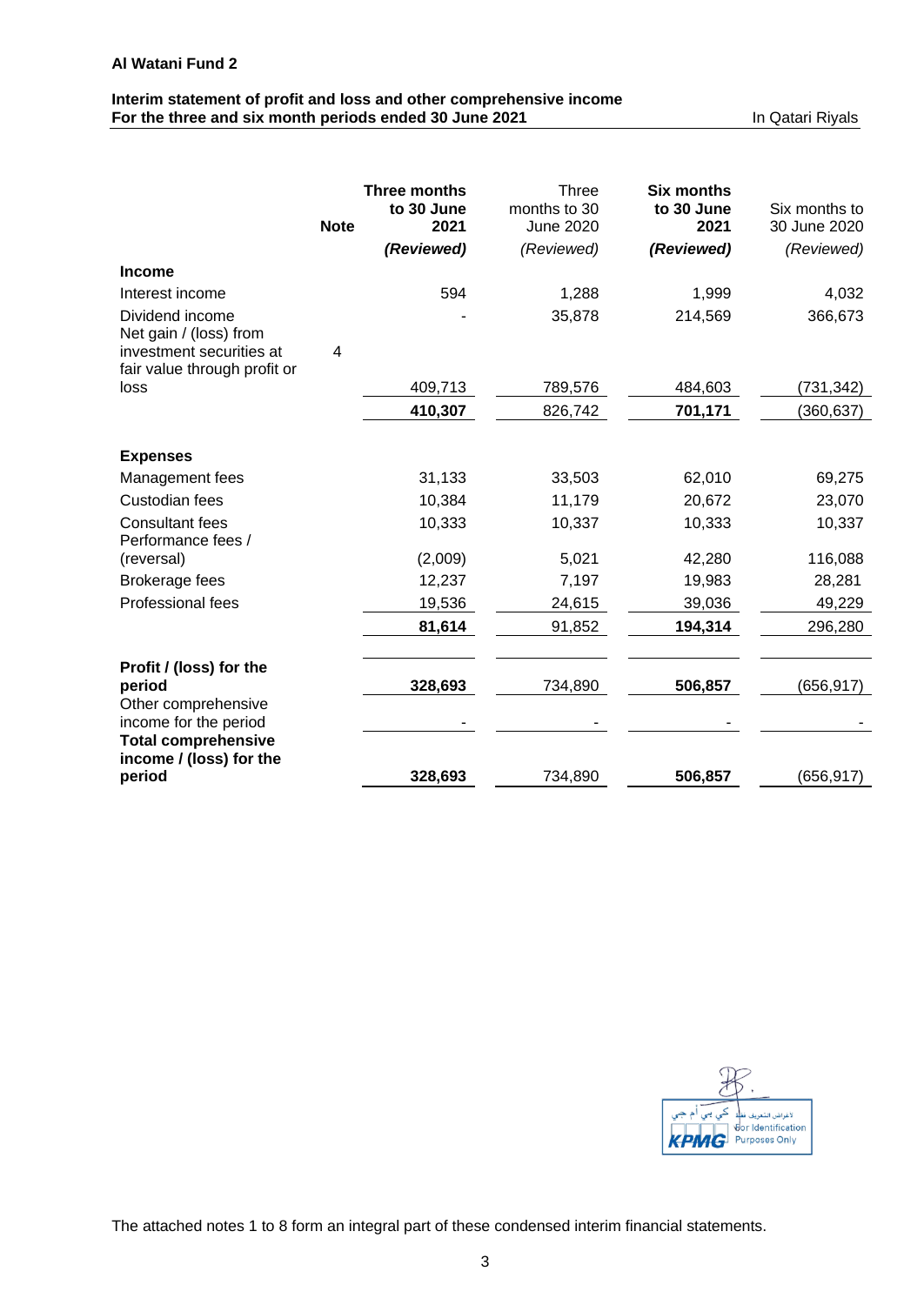# **Interim statement of changes in net assets attributable to the unit holders For the six month period ended 30 June 2021** In Qatari Riyals

|                                                  |                    | <b>Net assets</b><br>attributable to |
|--------------------------------------------------|--------------------|--------------------------------------|
|                                                  | Number of<br>units | the unit<br>holders                  |
| Balance at 1 January 2020                        | 608,256            | 10,550,540                           |
| Total comprehensive loss for the period          |                    | (656, 917)                           |
| Transactions with unit holders:                  |                    |                                      |
| Redemption of redeemable units during the period | (48,549)           | (826,775)                            |
| Balance at 30 June 2021                          | 559,707            | 9,066,848                            |
| Balance at 1 January 2021                        | 457,415            | 8,536,169                            |
| Total comprehensive income for the period        |                    | 506,857                              |
| Transactions with unit holders:                  |                    |                                      |
| Issue of redeemable units during the period      | 990                | 19,989                               |
| Redemption of redeemable units during the period | (41,387)           | (766, 583)                           |
| Balance at 30 June 2021                          | 417,018            | 8,296,432                            |

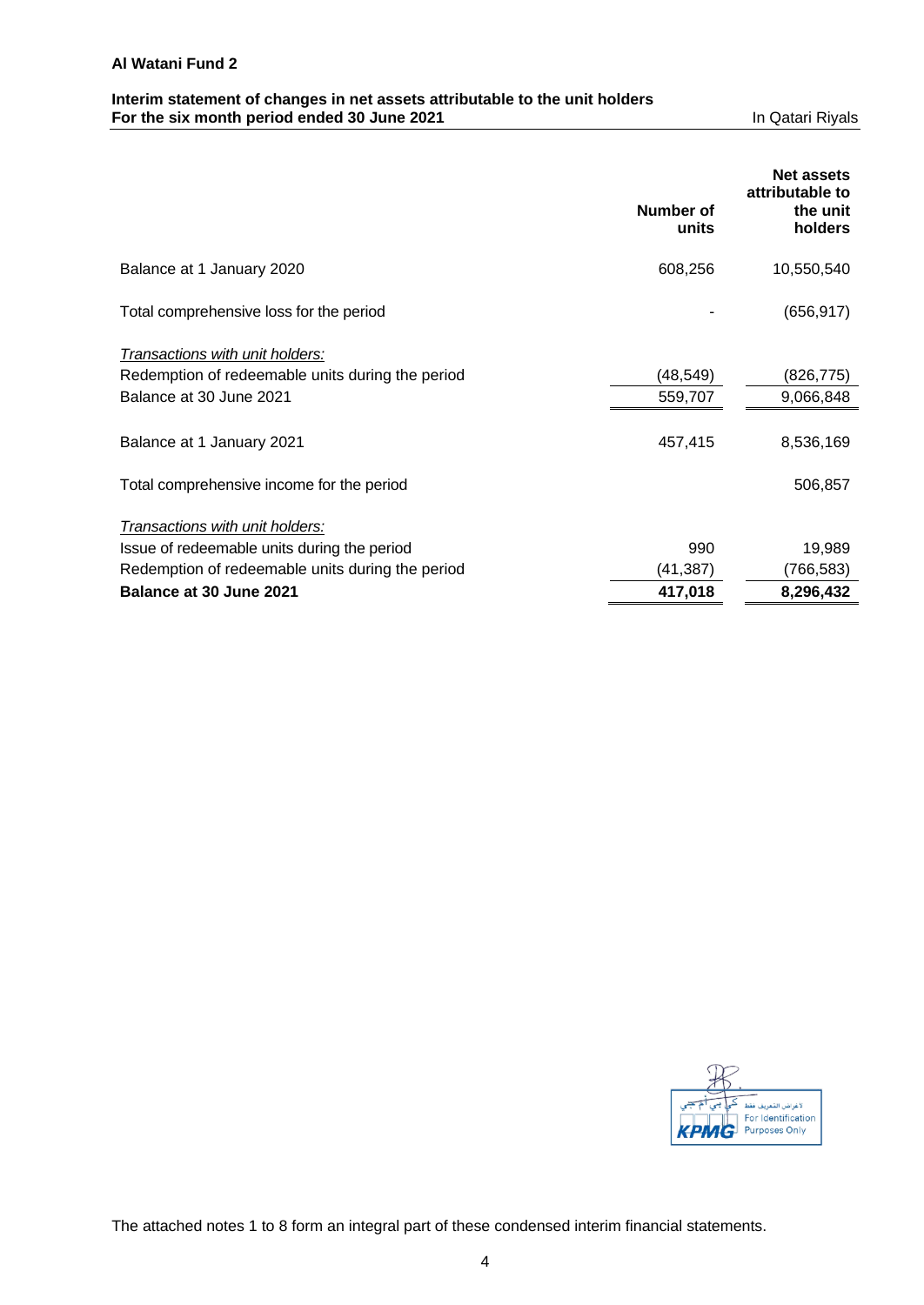# **Interim statement of cash flows For the six-month period ended 30 June 2021 In Qatari Riyals** In Qatari Riyals

|                                                                            | <b>Note</b> | Six months to 30<br><b>June 2021</b><br>(Reviewed) | Six months to 30<br><b>June 2020</b><br>(Reviewed) |
|----------------------------------------------------------------------------|-------------|----------------------------------------------------|----------------------------------------------------|
| <b>OPERATING ACTIVITIES</b>                                                |             |                                                    |                                                    |
| Profit / (loss) before tax                                                 |             | 506,857                                            | (656, 917)                                         |
| Adjustments for:                                                           |             |                                                    |                                                    |
| Interest Income<br>Net unrealized (gain) / loss from investment securities |             | (1,999)                                            | (4,032)                                            |
| at fair value through profit or loss                                       | 4           | (146, 661)                                         | 703,121                                            |
|                                                                            |             | 358,197                                            | 42,172                                             |
| Changes in:                                                                |             |                                                    |                                                    |
| Investment securities at fair value through profit or loss                 |             | 684,832                                            | 1,869,257                                          |
| Other receivables                                                          |             | (1)                                                | (3)                                                |
| Other payables                                                             |             | (83, 454)                                          | 674,515                                            |
| Net cash used/gained in operating activities                               |             | 959,574                                            | 2,585,941                                          |
| Interest received                                                          |             | 1,998                                              | 4,014                                              |
| Net cash flows from operating activities                                   |             | 961,572                                            | 2,589,955                                          |
| <b>FINANCING ACTIVITIES</b>                                                |             |                                                    |                                                    |
| Proceeds from issue of redeemable units                                    |             | 19,989                                             |                                                    |
| Payment for redemption of redeemable units                                 |             | (766, 583)                                         | (826,775)                                          |
| Net cash used in financing activities                                      |             | (746, 594)                                         | (826,775)                                          |
| Net increase in cash and cash equivalents                                  |             | 214,978                                            | 1,763,180                                          |
| Cash and cash equivalents at 1 January                                     |             | 331,564                                            | 452,552                                            |
| Cash and cash equivalents at 30 June                                       | 3           | 546,542                                            | 2,215,732                                          |

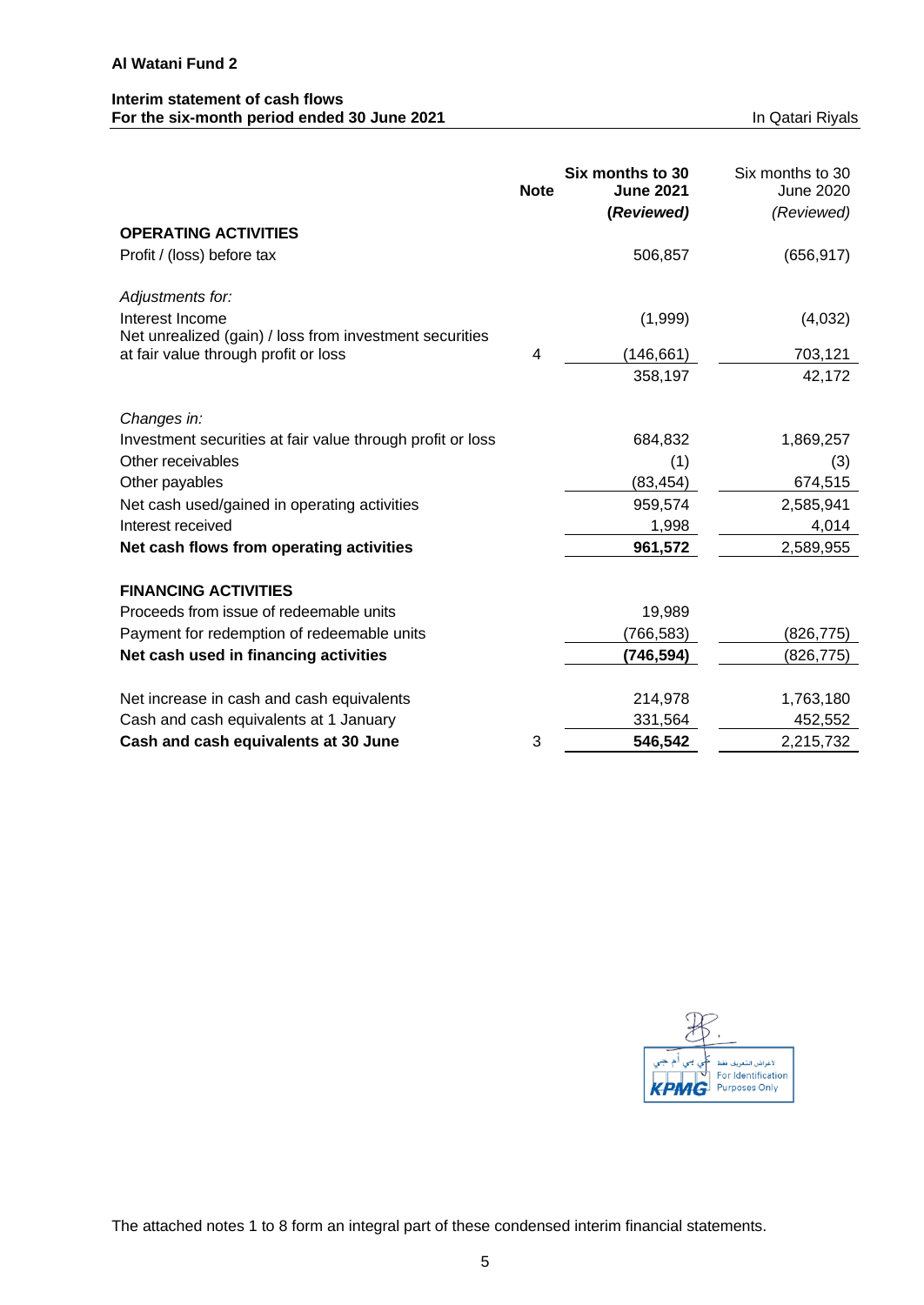### **Notes to the Condensed Interim Financial Statements As of and for the six-month period ended 30 June 2021 In Qatari Rivals** In Qatari Riyals

## **1. Legal status and main activities**

Al Watani Fund (2) (the "Fund") is as an open-ended fund incorporated on 8 September 2005, under Law No. 25 of the year 2002 and the Ministry of Commerce and Industry Decision No. (69) of the year 2004 for issuing by-laws for investment funds of the State of Qatar. The Fund was licensed by Qatar Central Bank ("QCB'') with License No. 1.F/3/2005 and registered with the Ministry of Commerce and Industry ("Ministry") with a registration number 31352. The Fund invests for capital growth and income in companies listed on the Qatar Exchange and in local funds.

The term of the Fund shall be 10 years, starting with the date of registration of the Fund in the Investment Funds Register of the Ministry, renewable by the Founder on approval of the Qatar Central Bank. On 22 July 2015 the Fund has renewed the licence for another 10 years of operation.

The founder of the Fund is Qatar National Bank (Q.P.S.C.), ("QNB"), a Qatari Joint Stock Company established under the laws of Qatar and having its principal office in Doha, State of Qatar, P.O. Box 1000 (the "Founder"). QNB is the appointed Custodian of the Fund. The Fund is managed by QNB Banque Privee (Suisee), a Company established under the laws of Switzerland (Company Registration Number CH- I 70-3-031-263-3) and having its registered office in Geneva, Switzerland.

### **2. Basis of preparation and significant accounting policies**

### **2.1 Basis of preparation**

The accompanying condensed interim financial statements are prepared in accordance with IAS 34 - "Interim Financial Reporting" . These condensed interim financial statements should be read in conjunction with the 2020 annual financial statements of the Fund.

The condensed interim financial statements do not contain all information and disclosures required for full financial statements prepared in accordance with International Financial Reporting Standards. In addition, results for the six-month period ended 30 June 2021 are not necessarily indicative of the results that may be expected for the financial year ending 31 December 2021.

The preparation of the condensed interim financial statements requires management to make judgments, estimates and assumptions that affect the application of accounting policies and the reported amounts of assets and liabilities, income and expenses. Actual results may differ from these estimates. The significant judgments made by management in applying the Fund's accounting policies and the key sources of estimation uncertainty were the same as those that applied to the financial statements for the year ended 31 December 2020.

The condensed interim financial statements have been prepared on a historical cost basis, except for financial assets at fair value through profit or loss, which have been measured at fair value.

The condensed interim financial statements have been presented in Qatari Riyals ("QR"), which is the functional and presentational currency of the Fund.

## **2.2 Accounting policies and disclosures**

### *Standard issued and effective*

Following standards / interpretations have been adopted by the Fund in the preparation of these condensed interim financial statements. None of these standards / interpretations have a significant impact on the Fund's condensed interim financial statements.

*Effective date*  COVID-19-Related Rent Concessions (Amendment to IFRS 16) 1 January 2021 Interest Rate Benchmark Reform – Phase 2 (Amendments to IFRS 9, IAS 39, IFRS 7, IFRS 4 and IFRS 16) 1 January 2021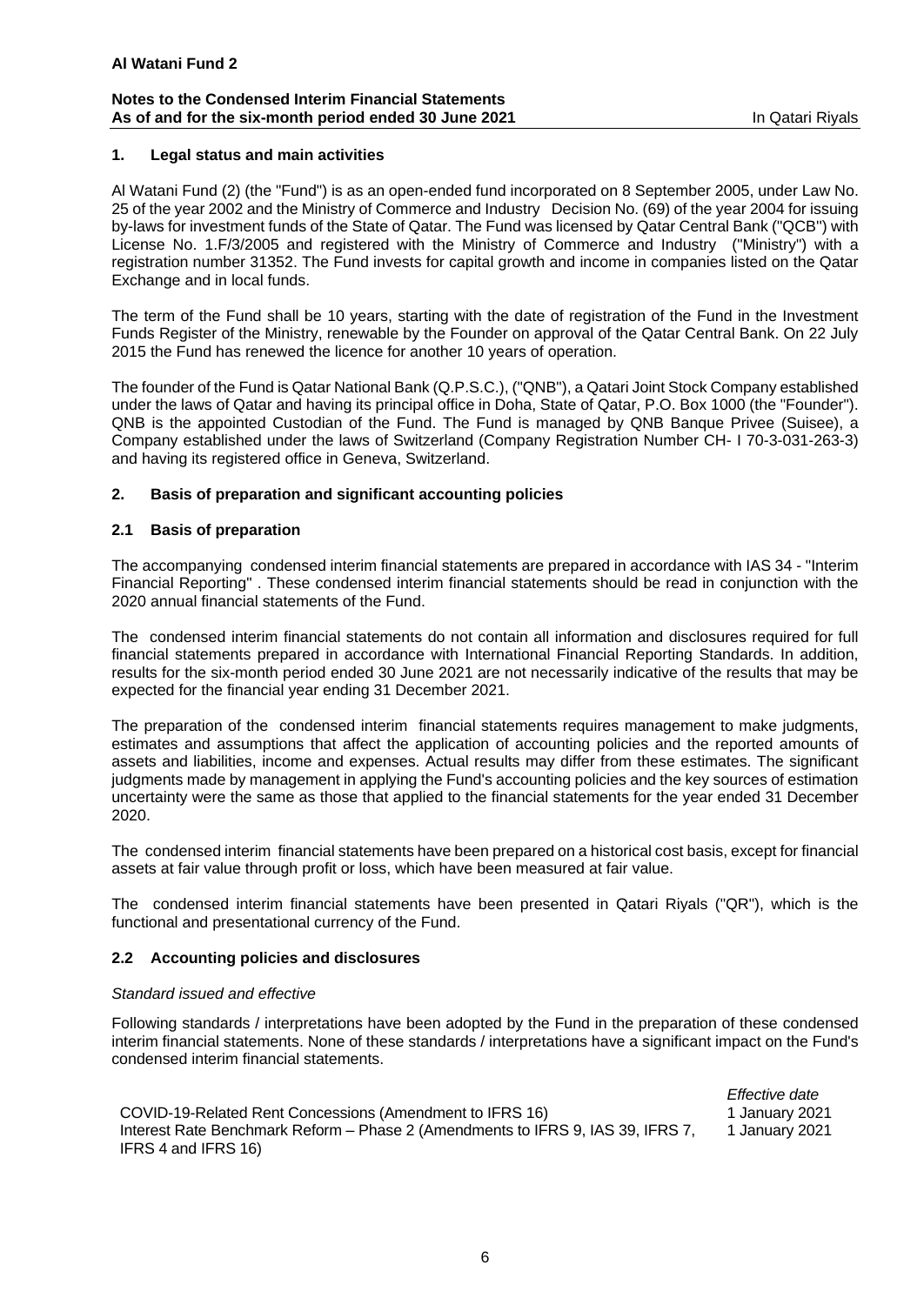## **Notes to the Condensed Interim Financial Statements** As of and for the six-month period ended 30 June 2021 **In Qatari Riyals** In Qatari Riyals

## **2. Basis of preparation and significant accounting policies (continued)**

## **2.1. Accounting policies and disclosures (continued)**

## *Standard issued but not yet effective*

The following amended standards and interpretations are not expected to have a significant impact in the Fund's financial statements.

|                                                                               | Effective date |
|-------------------------------------------------------------------------------|----------------|
| Onerous Contracts – Cost of Fulfilling a Contract (Amendments to IAS 37)      | 1 January 2022 |
| Annual Improvements to IFRS Standards 2018 - 2020                             | 1 January 2022 |
| Property, Plant and Equipment: Proceeds before use (Amendments to IAS 16)     | 1 January 2022 |
| Reference to the Conceptual Framework (Amendments to IFRS 3)                  | 1 January 2022 |
| Classification of Liabilities as Current or Non-current (Amendments to IAS 1) | 1 January 2023 |
| IFRS 17 Insurance Contracts and amendments to IFRS 17 Insurance Contracts     | 1 January 2023 |

#### **3. Cash and cash equivalents**

|               | 30 June<br>2021<br>(Reviewed) | 31 December<br>2020<br>(Audited) |
|---------------|-------------------------------|----------------------------------|
| Call deposits | 546,542                       | 331,563                          |

## **4. Investment securities at fair value through profit or loss**

|                                           | 30 June<br>2021<br>(Reviewed) | 31 December<br>2020<br>(Audited) |
|-------------------------------------------|-------------------------------|----------------------------------|
| Listed equity securities - State of Qatar | 7,858,842                     | 8,397,013                        |

The breakdown of the net gain / (loss) from investment securities at fair value through profit or loss is presented below. **Six** 

|                                                               |                                               |                                                  | ^יש                                        |                                                |
|---------------------------------------------------------------|-----------------------------------------------|--------------------------------------------------|--------------------------------------------|------------------------------------------------|
|                                                               | Three months<br>to 30 June 2021<br>(Reviewed) | Three<br>months to 30<br>June 2020<br>(Reviewed) | months to<br>30 June<br>2021<br>(Reviewed) | Six months<br>to 30 June<br>2020<br>(Reviewed) |
| Realized gain on sale of listed<br>equity securities          | 300,140                                       | (25, 954)                                        | 337,942                                    | (28, 221)                                      |
| Unrealized gain on revaluation of<br>listed equity securities | 109,573                                       | 815,530                                          | 146.661                                    | (703, 121)                                     |
|                                                               | 409,713                                       | 789,576                                          | 484,603                                    | (731,342)                                      |

## **5. Other payables**

|                           | 30 June<br>2021<br>(Reviewed) | 31 December<br>2020<br>(Audited) |
|---------------------------|-------------------------------|----------------------------------|
| Performance fees accrued  | 42.280                        | 109.136                          |
| Management fees accrued   | 31,134                        | 32,077                           |
| Custodian fees accrued    | 10,383                        | 10,699                           |
| Professional fees accrued | 25,161                        | 40,500                           |
|                           | 108,958                       | 192,412                          |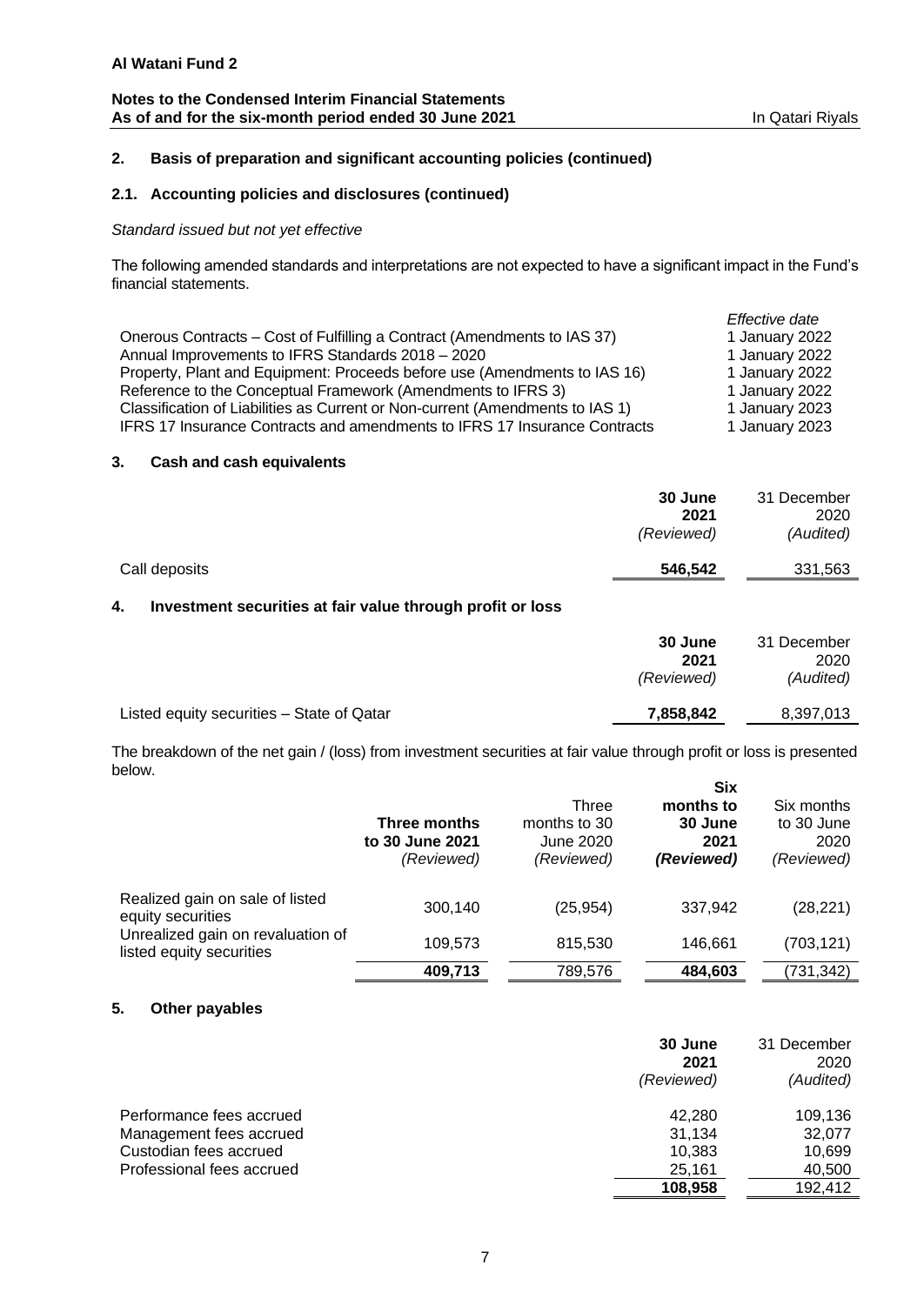#### **Notes to the Condensed Interim Financial Statements** As of and for the six-month period ended 30 June 2021 **In Qatari Rivals** In Qatari Riyals

## **6. Related parties' transactions**

Parties are considered to be related if one party has the ability to control the other party or exercise significant influence over the other party in making financial or operational decisions. The Fund has transactions with its Fund Manager and the Custodian and such significant items included below:

### *Management fees*

The management fee is calculated and payable to the Fund Manager on a monthly basis at an annual rate of 1.5% of the net asset value of the fund.

#### *Custodian fees*

The custodian fee is calculated and payable to the custodian on a monthly basis at an annual rate of 0.5% of the net asset value of the fund.

#### *Performance fees*

The Fund Managers are entitled to a performance fees calculated at 15% on excess returns over the Index.

### *Subscription fee*

Subscription fees equal to 2% of the subscription price will be payable to the Founder from the amount paid by each unit holder upon subscription.

#### *Redemption fees*

Redemption fees equal to 0.5% of the net asset value of the units being redeemed, will be payable to the Founder by the relevant unit holders on the redemption proceeds of units redeemed. This amount will be charged at the time of redemption of units by the unit holders.

|                                              |                  |                  | 30 June<br>2021<br>(Reviewed) | 31 December<br>2020<br>(Audited) |
|----------------------------------------------|------------------|------------------|-------------------------------|----------------------------------|
| <b>Statement of financial position items</b> |                  |                  |                               |                                  |
| QNB Suisee (the Fund Manager)                |                  | Performance fees | 42,280                        | 109,136                          |
| QNB Suisee (the Fund Manager)                |                  | Management fees  | 31,134                        | 32,077                           |
| Qatar National Bank (Q.P.S.C) (the Founder)  |                  | Custodian fee    | 10,383                        | 10,699                           |
|                                              |                  |                  | 83,797                        | 151,912                          |
|                                              |                  |                  |                               |                                  |
|                                              |                  |                  | <b>Six</b>                    |                                  |
|                                              |                  |                  | months                        |                                  |
|                                              | <b>Three</b>     | Three            | to 30                         | Six months                       |
|                                              | months to 30     | months to 30     | June                          | to 30 June                       |
|                                              | <b>June 2021</b> | June 2020        | 2021                          | 2020                             |
| Statement of profit or loss and              |                  |                  |                               |                                  |
| comprehensive income items                   |                  |                  |                               |                                  |
| QNB Suisee (the<br>Performance               |                  |                  |                               |                                  |
| Fund Manager)<br>fees                        | (2,009)          | 5,021            | 42,280                        | 116,088                          |
| QNB Suisee (the<br>Management                |                  |                  |                               |                                  |
| Fund Manager)<br>fees                        | 31,133           | 33,503           | 62,010                        | 69,275                           |
| <b>Qatar National</b><br>Bank (Q.P.S.C)      |                  |                  |                               |                                  |
| Custodian fees<br>(the Founder)              | 10,384           | 11,179           | 20,672                        | 23,070                           |
|                                              | 39,508           | 49,703           | 124,962                       | 208,433                          |